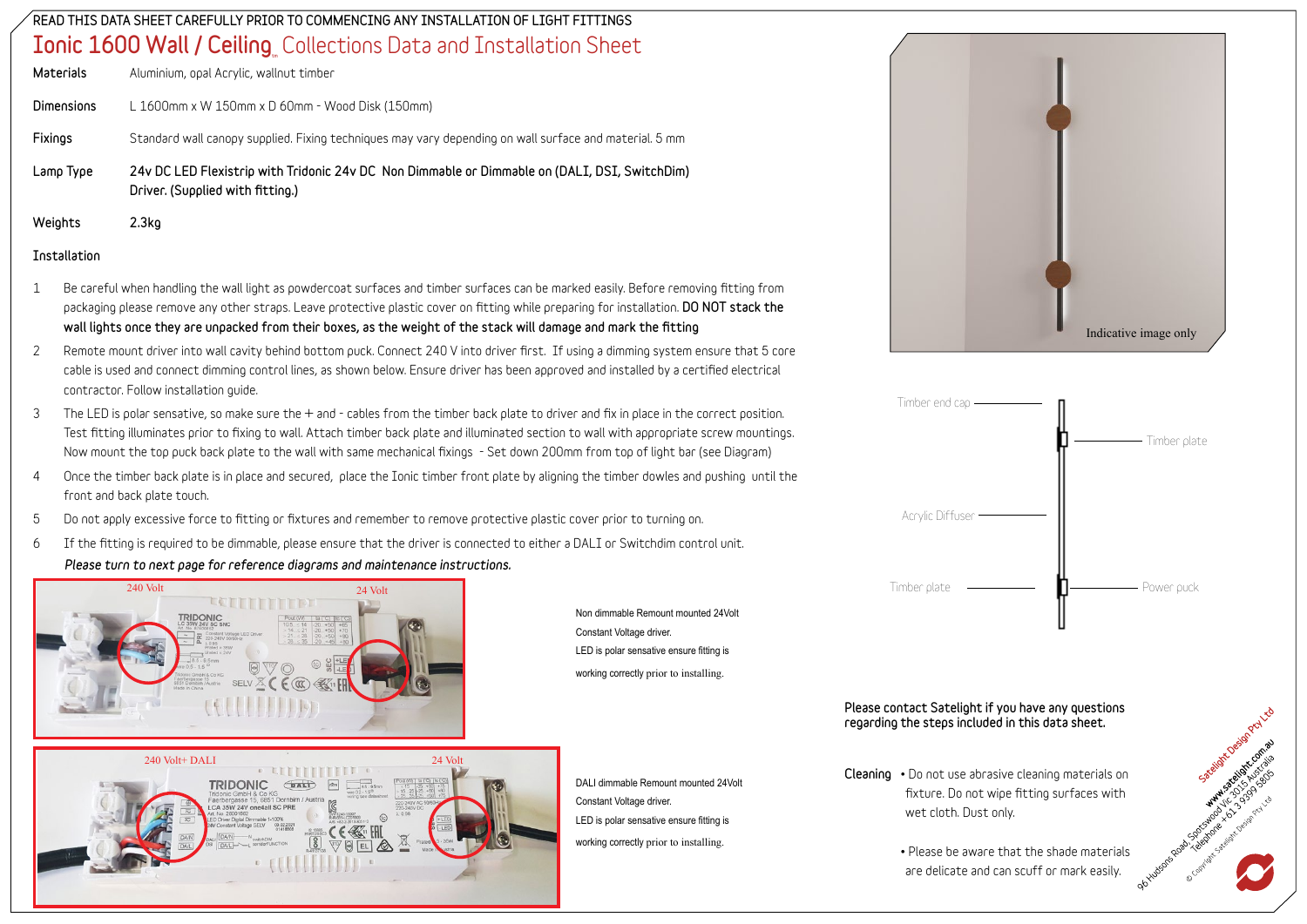### Ionic Wall 1600 - Installation Guide

ceiling cavity away from insulation. Test the fixture to ensure all is working. Do not put physical strain on electrical leads.



info@satelight.com.au 96 Hudsons Road, Spotswood Vic 3015 Telephone +61 3 9399 5805

Last Modified: 220721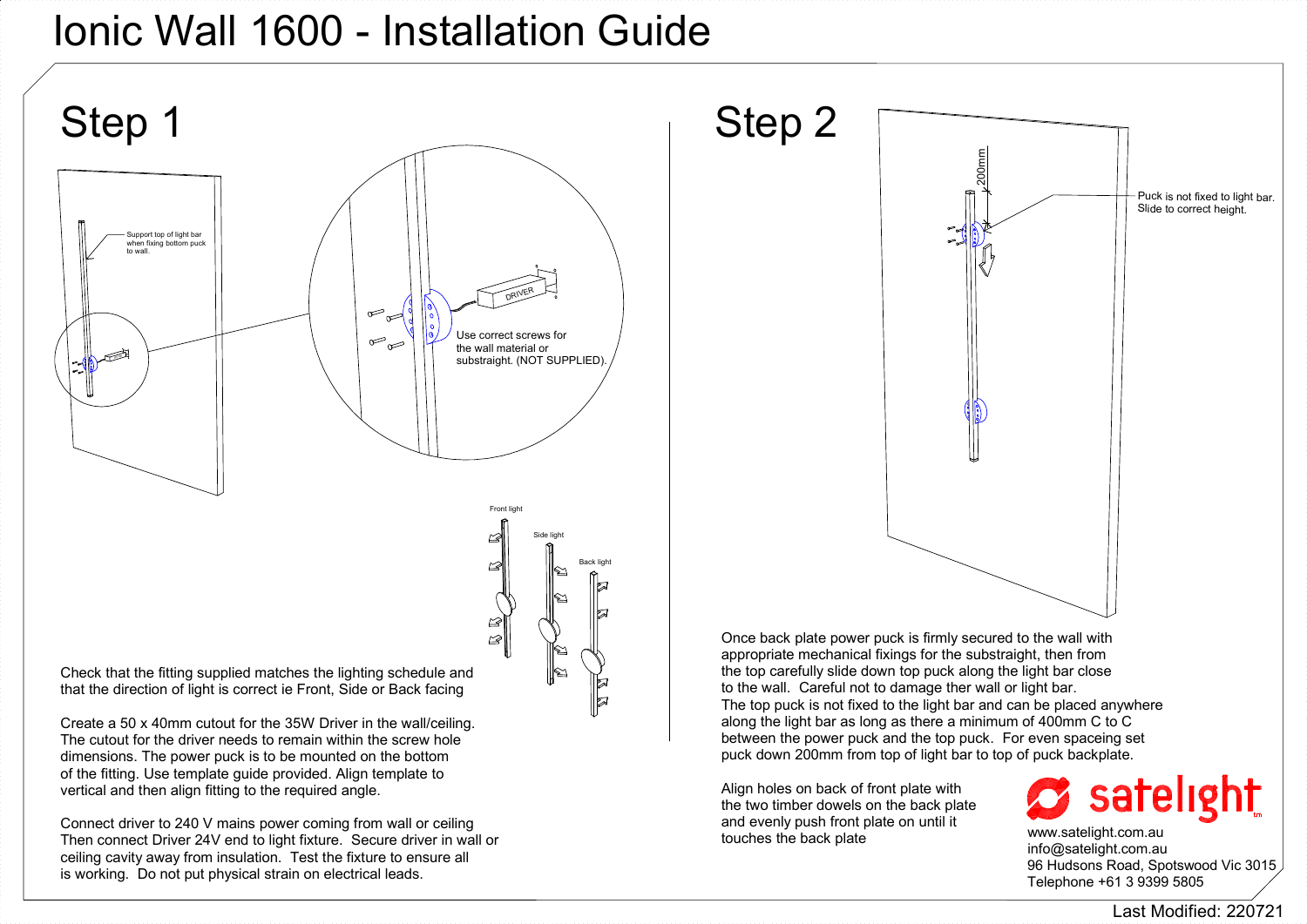## Ionic Wall 1600 - Installation Guide



www.satelight.com.au info@satelight.com.au 96 Hudsons Road, Spotswood Vic 3015 Telephone +61 3 9399 5805

Last Modified: 220721